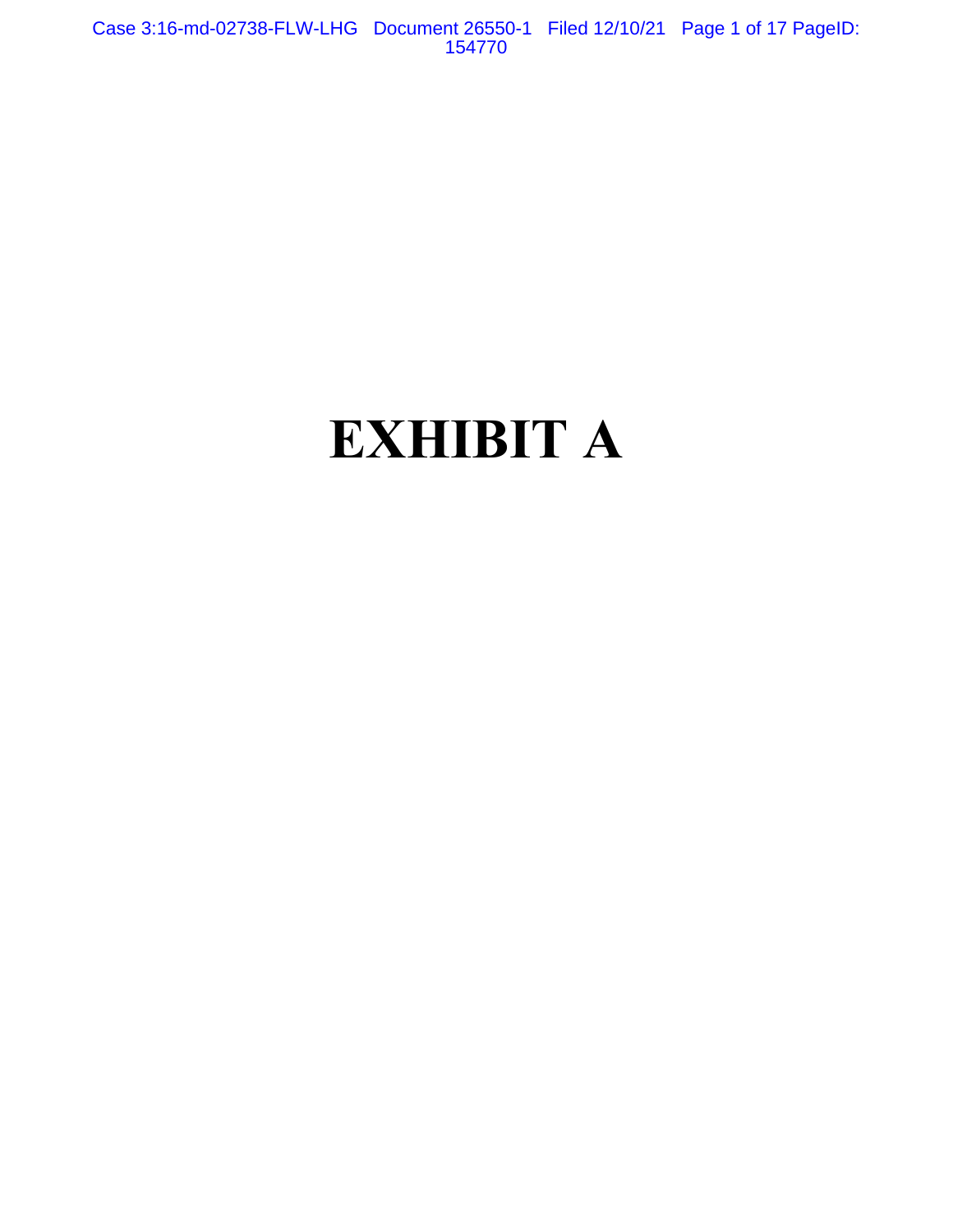## **IN THE UNITED STATES DISTRICT COURT FOR THE DISTRICT OF NEW JERSEY**

# **IN RE: JOHNSON & JOHNSON TALCUM POWDER PRODUCTS MARKETING, SALES PRACTICES, AND PRODUCTS LIABILITY LITIGATION**

MDL No. 16-2738 Hon. Freda L. Wolfson Magistrate Judge Lois H. Goodman

Case No.: 3:16-md-02738-FLW-LHG

[ORAL ARGUMENT REQUESTED]

## **THE FERRARO LAW FIRM, P.A.'S MEMORANDUM OF LAW IN SUPPORT OF MOTION FOR RELIEF FROM COMMON BENEFIT FEE ASSESSMENTS**

David A. Jagolinzer Fla. Bar No. 181153 daj@ferrarolaw.com James L. Ferraro, Jr. Fla. Bar No. 107494 jjr@ferrarolaw.com Angelica L. Novick Fla. Bar No. 105069 aln@ferrarolaw.com THE FERRARO LAW FIRM, P.A. 600 Brickell Avenue, Suite 3800 Miami, Florida 33131 Tel.: 305.375.0111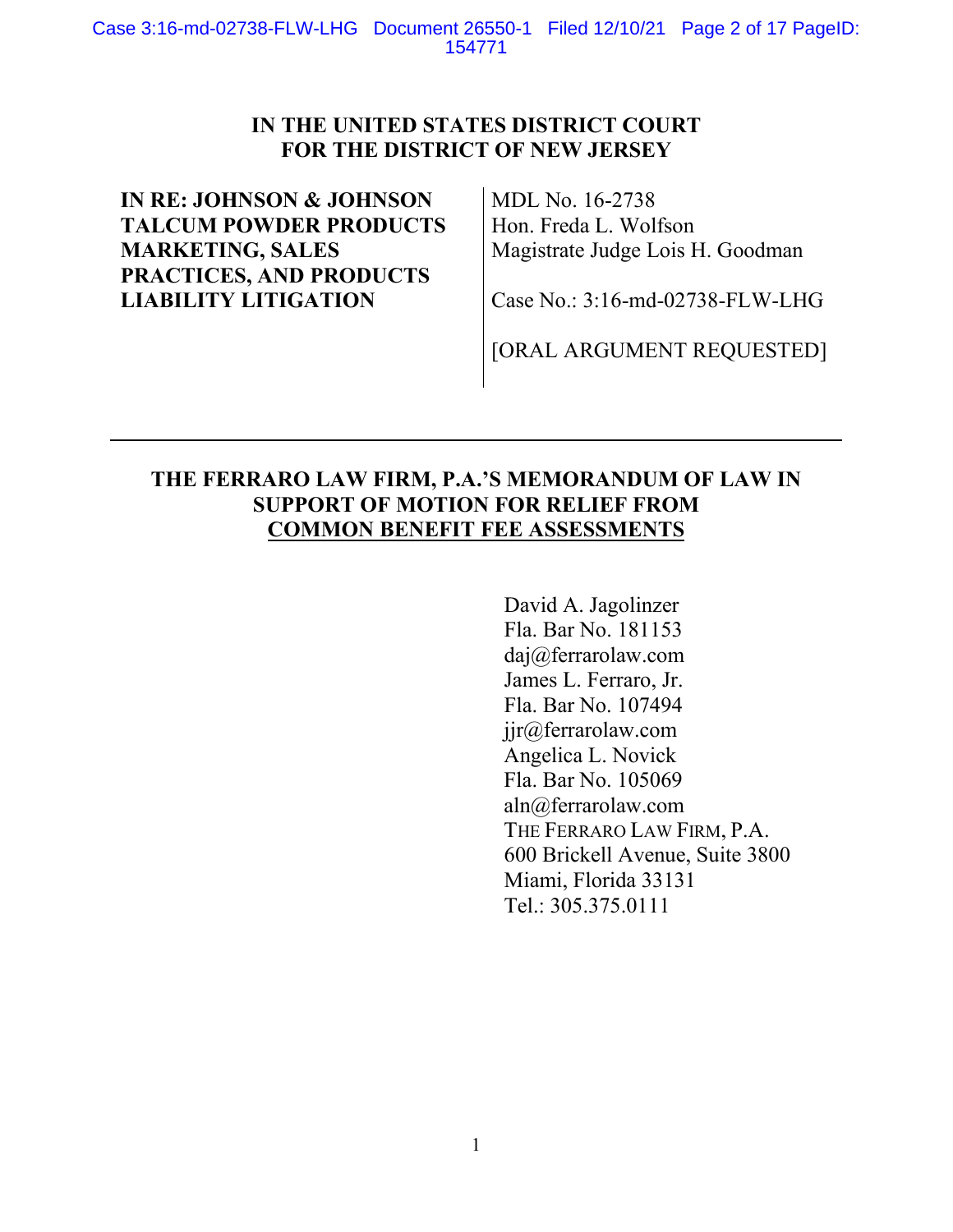#### Case 3:16-md-02738-FLW-LHG Document 26550-1 Filed 12/10/21 Page 3 of 17 PageID: 154772

The Ferraro Law Firm (hereafter, "Ferraro Law") respectfully files this Memorandum in Support of its Motion for Relief from Common Benefit Fee Assessments, and in support thereof states as follows:

## **INTRODUCTION & BACKGROUND**

Ferraro Law recently settled 24 cases in its inventory of claims against Johnson and Johnson (hereafter, "J&J") and Johnson & Johnson Consumer Inc. f/k/a Johnson & Johnson Consumer Companies, Inc. (hereafter, "J&J Consumer") (collectively, "J&J Defendants"). Those cases consist of a lawsuit filed in Florida state court on behalf of one Plaintiff, lawsuits filed as part of this MDL on behalf of 22 Plaintiffs, and claims belonging to one individual with an unfiled case. Before negotiating those settlements on behalf of its clients, Ferraro Law actively litigated its ovarian cancer talc cases, including conducting extensive discovery. In December of 2020, as trial approached in one Florida state court case, undersigned counsel contacted Co-Lead Counsel for this MDL, P. Leigh O'Dell with the law firm of Beasley, Allen, Crow, Methvin, Portis and Miles, P.C. (hereafter, "Beasley Allen"), seeking introductions to two expert witnesses—Dr. Ghassan Saed, and Laura Plunkett. Undersigned counsel sought, at a minimum, consultations with both experts to aid with Ferraro Law's case preparation, including the experts' review of issues related thereto. In response to that request, Ms. O'Dell informed undersigned counsel that not only would she not connect him and his colleagues at Ferraro Law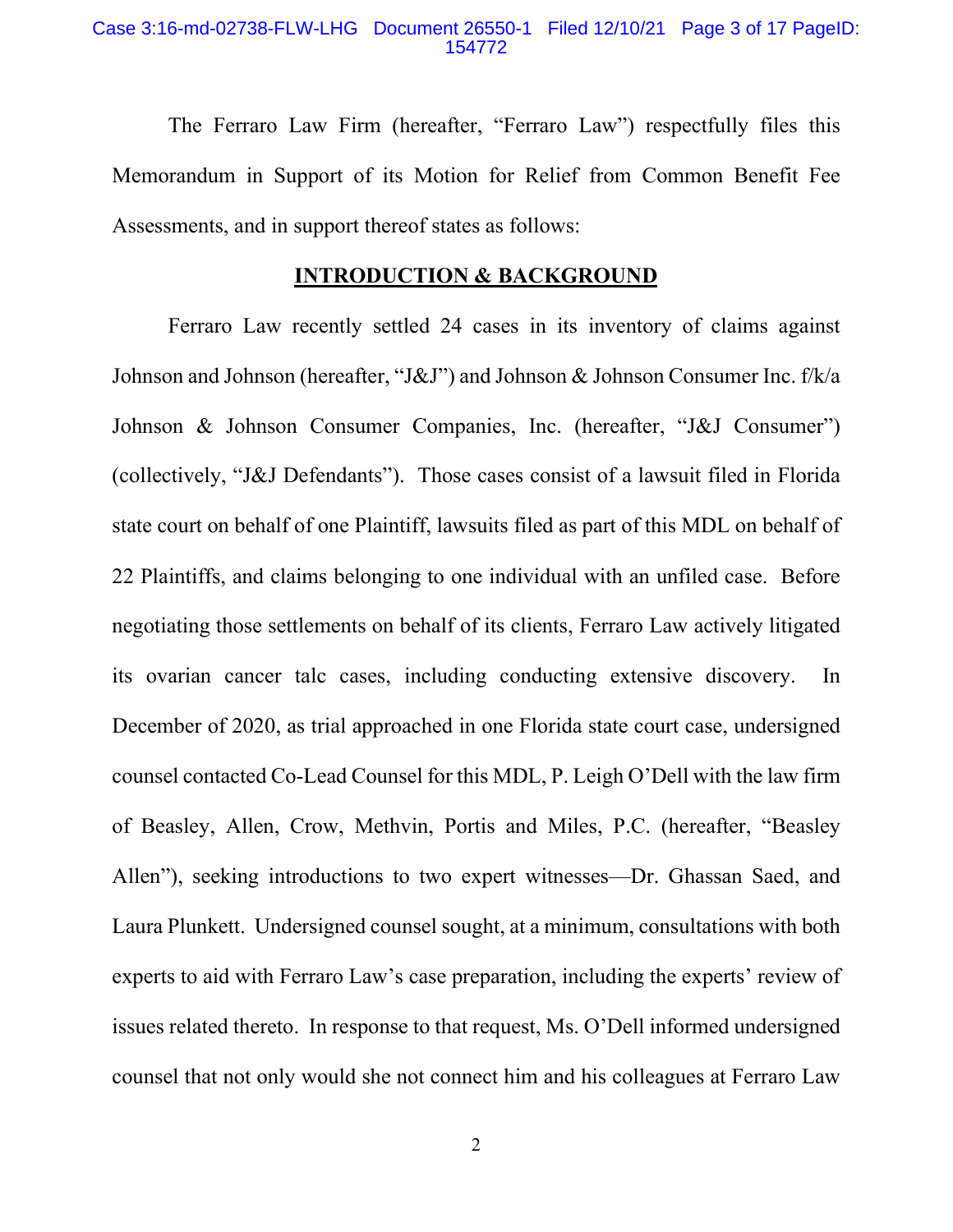### Case 3:16-md-02738-FLW-LHG Document 26550-1 Filed 12/10/21 Page 4 of 17 PageID: 154773

with those experts, she would also instruct both experts not to speak with undersigned counsel or his colleagues altogether. *See* Declaration of David A. Jagolinzer, attached hereto as **Exhibit B**, ¶¶ 8-10 (hereafter, "Jagolinzer Dec."). Ms. O'Dell offered no justification for her response at the time, and as of the date of filing this motion, has not provided a reasonable justification for that response.

Ms. O'Dell's unreasonable response not only thwarted Ferraro Law's ability to aggressively advance its clients' cases against the J&J Defendants—which would have truly been to the common benefit of *all* Plaintiffs in this MDL—but it also actively undermined one of the central tenets of her and her firm's role as Co-Lead Counsel—to manage this MDL for the common benefit of *all* Plaintiffs. Worse yet, Ms. O'Dell's response was also contrary to her and her firm's obligations under the Participation Agreement that Ferraro Law executed (the "Participation Agreement"), the form of which this Court attached to its Case Management Order No. 7(A) (hereafter, "CMO No. 7(A)"). A true and correct copy of the Participation Agreement is attached hereto as **Exhibit C**. As Ms. O'Dell well knew, Ferraro Law's entry into the Participation Agreement entitled it to access Common Benefit Work Product, as defined therein, including discovery materials and experts. In exchange for access to Common Benefit Work Product, Ferraro Law agreed to contribute specific percentages of any recoveries it obtained from the J&J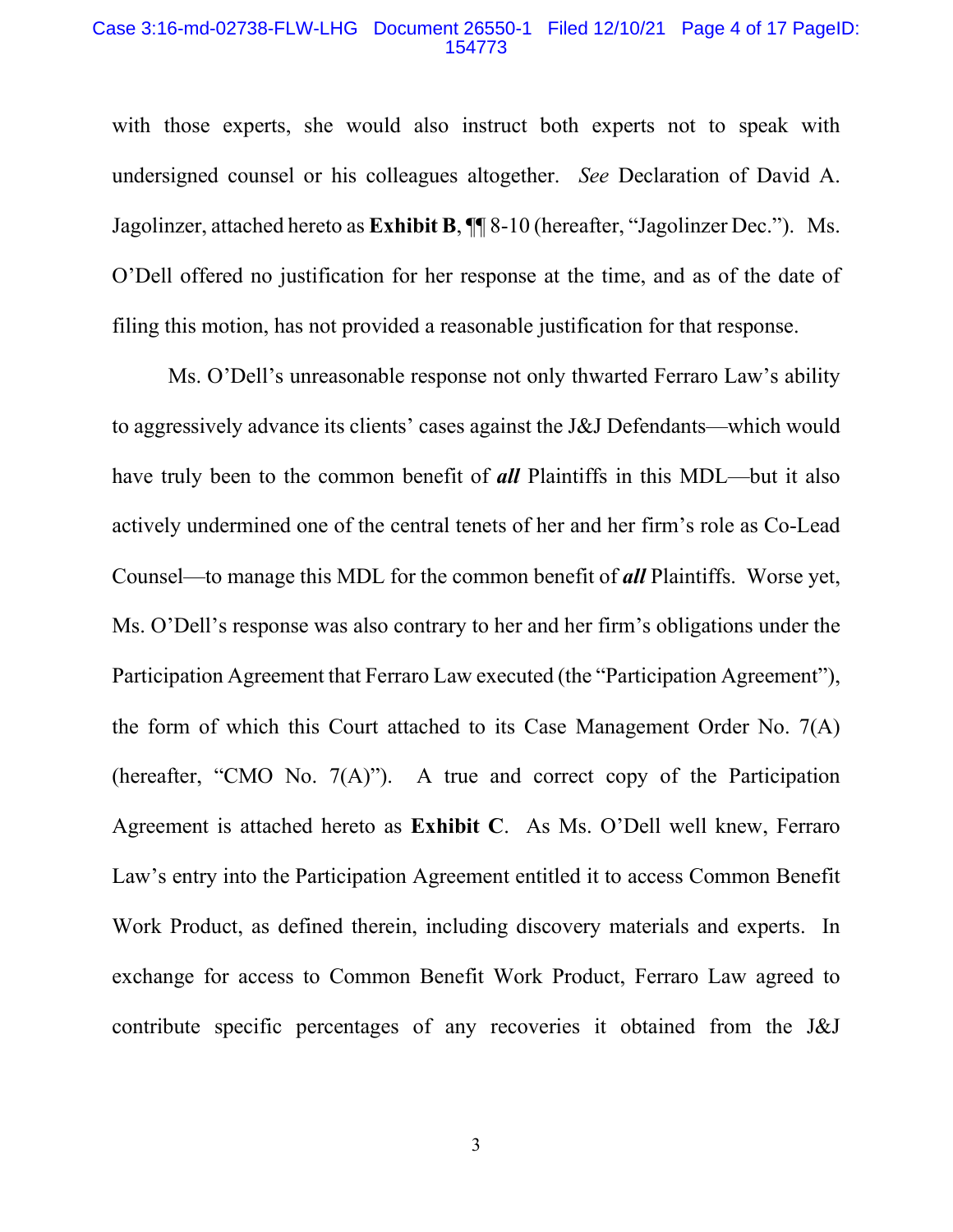#### Case 3:16-md-02738-FLW-LHG Document 26550-1 Filed 12/10/21 Page 5 of 17 PageID: 154774

Defendants on behalf of its clients to a common benefit fund to compensate Lead Counsel.

At the time Ferraro Law resolved those 24 cases with the J&J Defendants, there was no discussion of any hold-back or common benefit fee assessment, as these were not MDL-supervised settlements. Instead, the settlements Ferraro Law negotiated with the J&J Defendants were simple and straightforward (*i.e.*, executed releases in exchange for sums certain).<sup>1</sup> However, the J&J Defendants ultimately disbursed only 88% of the total settlement proceeds to Ferraro Law, holding back 12% of the previously negotiated settlement proceeds. The J&J Defendants did so based on what they perceived to be their obligations under CMO No. 7(A). When Ferraro Law objected to the J&J Defendants' withholding 12% of the settlement proceeds for the common benefit fund, the J&J Defendants indicated they would retain those funds until such time as Lead Counsel confirmed to the J&J Defendants in writing that they could either release all those funds to Ferraro Law or hold back a lesser amount pursuant to CMO No. 7(A). *See* Ex. B, Jagolinzer Dec., ¶ 17. To date, and again without justification, Lead Counsel has failed to respond to the J&J Defendants' counsel with their position as to whether any amounts must be withheld from the J&J Defendants' settlements with Ferraro Law's clients, let alone what

<sup>&</sup>lt;sup>1</sup> As discussed further below, settlements that are not MDL-supervised do not fall within the ambit of CMO No. 7(A).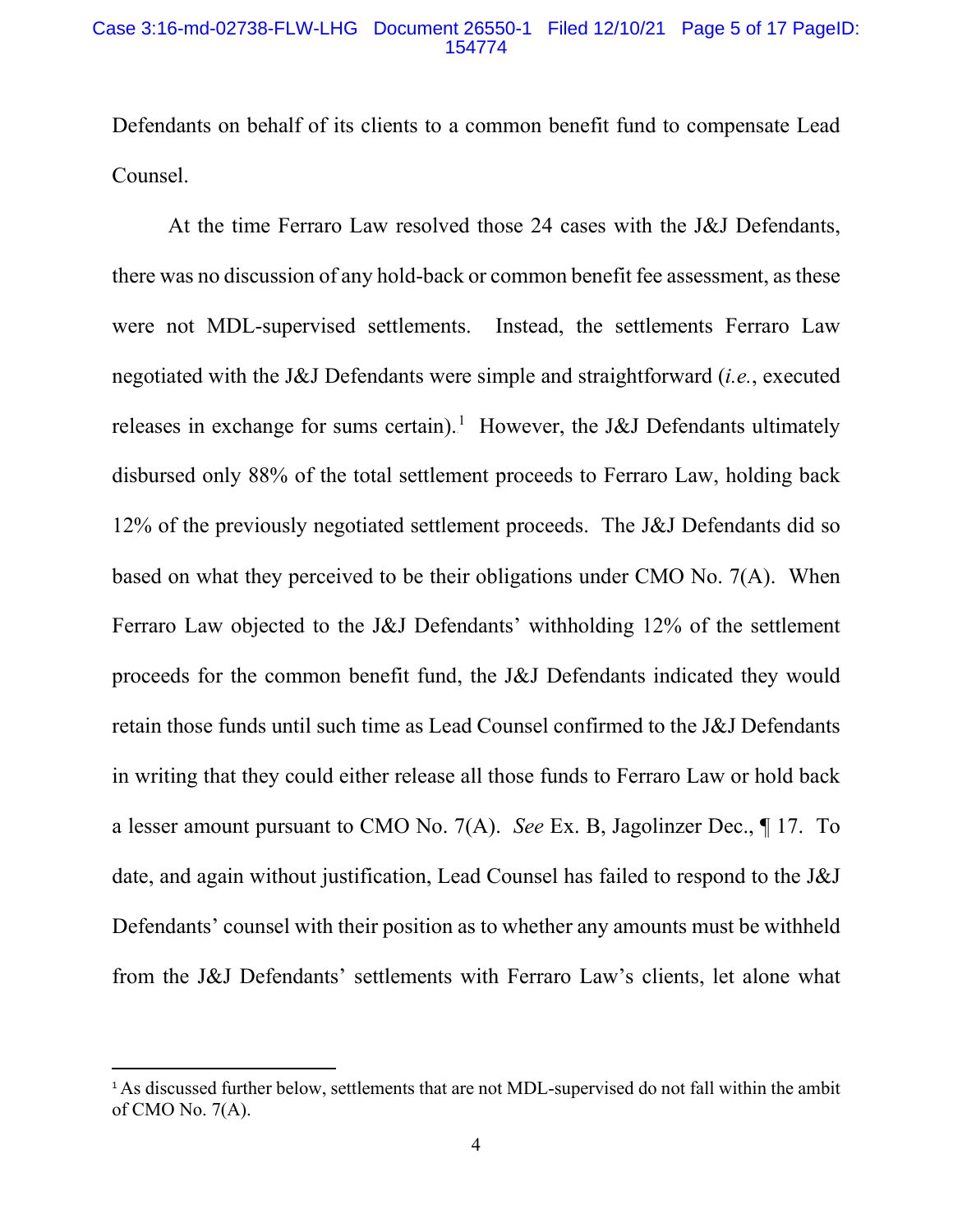amount of those funds the J&J Defendants should withhold as required by CMO No.

7(A). *See id.*; *see also* CMO No. 7(A),  $\P$  29.<sup>2</sup>

Ferraro Law and Lead Counsel have attempted to resolve this dispute prior to Ferraro Law filing this Motion but were not successful in reaching a resolution. As discussed above and more fully below, Ferraro Law contends that *none* of the amounts it has recovered (or will recover) as part of its representation of individuals against the J&J Defendants should be held back for contribution to the common benefit fund. First and foremost, Ferraro Law's recently settled cases are not covered by CMO No. 7(A) because those settlements were not reached as part of an MDLsupervised settlement agreement, and Ferraro Law and its clients were unreasonably denied the benefit of any "Common Benefit Work Product" that would justify any such contributions. Co-Lead Counsel's conduct toward Ferraro Law was also antithetical to the "common benefit" MDL leadership is bound to pursue and should not be incentivized by permitting Ferraro Law's clients' recoveries to be automatically reduced without Court intervention.

<sup>&</sup>lt;sup>2</sup> Ferraro Law's position is that it and its clients should not be required to contribute any amounts recovered from the J&J Defendants to the common benefit fund due to Ms. O'Dell's reprehensible conduct, in either the 24 cases resolved to-date or any of the other actions it has filed, will file, or will otherwise pursue on behalf of other Plaintiffs. However, should the Court decide Ferraro Law must contribute a portion of any amounts recovered from the J&J Defendants through its efforts on behalf of its clients, Ferraro Law requests that the J&J Defendants be required to hold back 8% (rather than 12%) of those amounts under CMO No. 7(A) and the Participation Agreement.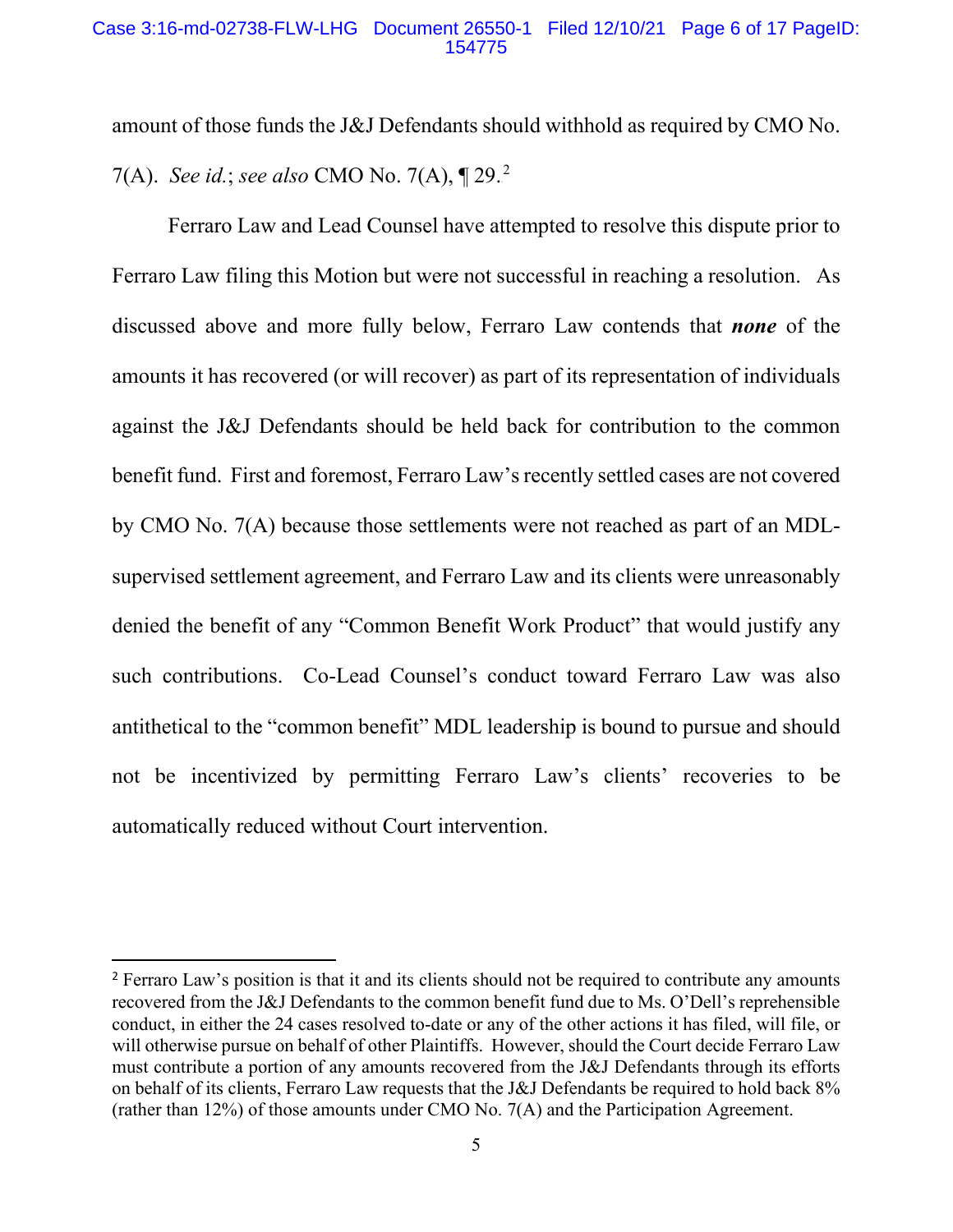## **ARGUMENT**

## **A. THE MDL COMMON BENEFIT FEE ASSESSMENT IS INAPPLICABLE TO FERRARO LAW'S INVENTORY OF SETTLED CASES PURSUANT TO CMO NO. 7(A).**

First, Ferraro Law's recently settled cases should not be subjected to a common benefit fee assessment because those cases are not covered by CMO No. 7(A). CMO No. 7(A) expressly applies "to cases and claims of ovarian cancer injuries, including death cases and claims from Talcum Powder Products…[as well as] any claims for a request for a fee or claims for reimbursement of expenses emanating from those cases and claims." (*Id.* ¶ 4.) CMO No. 7(A) further specifically enumerates its application as follows:

- a. All cases now or hereafter subject to the jurisdiction of this Court in this MDL litigation, regardless of whether the case is resolved while the case is pending before this Court or is resolved after a remand from this Court to the transferor federal court;
- b. All cases and/or claims settled pursuant to an MDL-supervised settlement agreement between the parties, which may include cases in any state court and claims that are not filed but participate in any MDL-supervised settlement agreement;
- c. All cases and/or claims of any of the ovarian cancer clients of any counsel who signed or are deemed to have signed the "*Participation Agreement*" that is attached to this Order as Exhibit A hereto, whether case was filed, unfiled or tolled, including cases filed in state court; *and*
- d. All cases and/or claims of any ovarian cancer clients of any counsel who received, used, or benefited from the Common Benefit Work Product.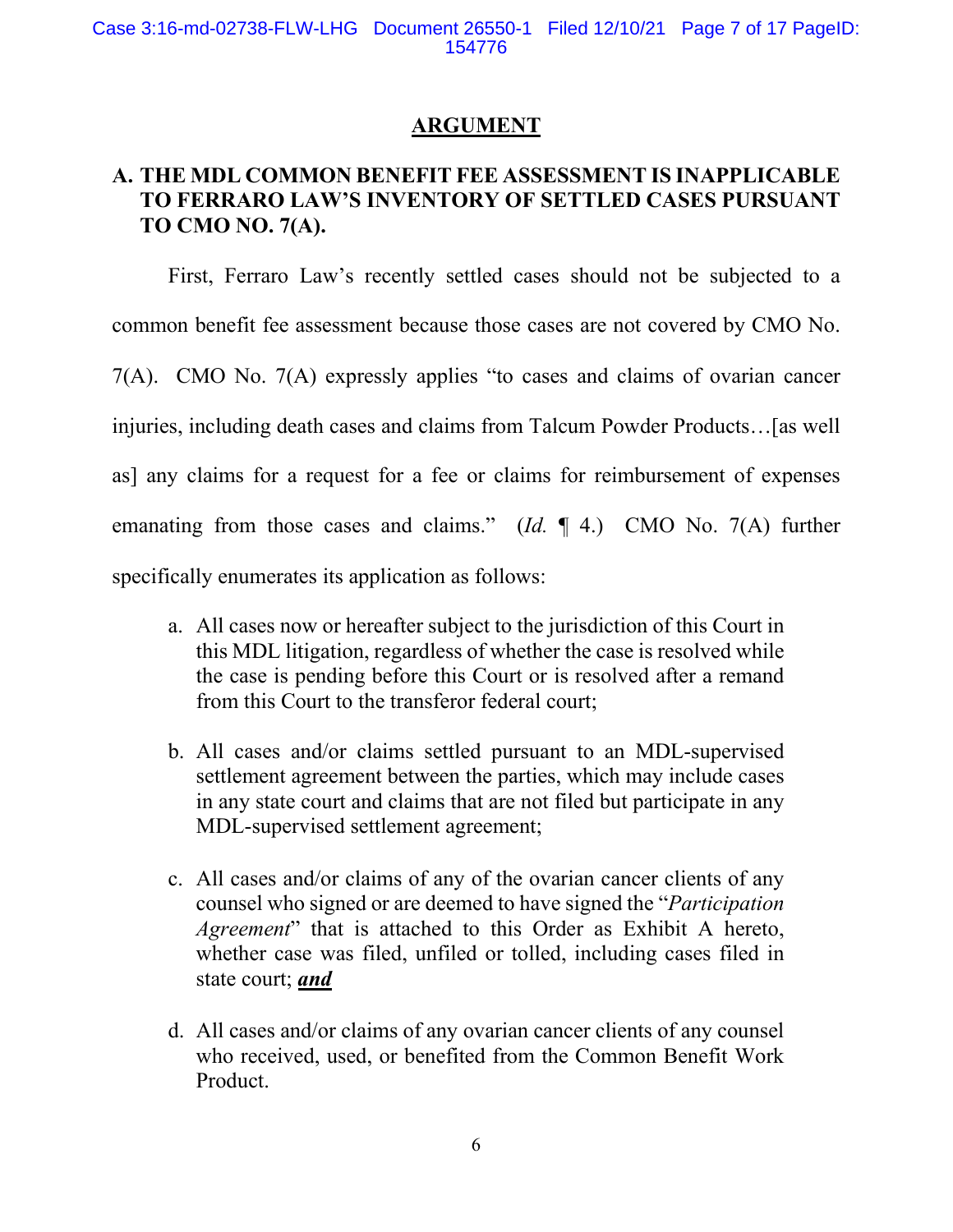(*Id.* ¶ 4) (emphasis added).

As emphasized above, for a case to be subject to CMO No. 7(A), and therefore, to common benefit fee assessment under the Participation Agreement, any settled case or claim must meet *all* the criteria enumerated above. None of the cases Ferraro Law settled from its inventory fall under subsection b. (covering "[a]ll cases and/or claims settled pursuant to an MDL-supervised settlement agreement between the parties…") or subsection d. ("[a]ll cases and/or claims of any ovarian cancer clients of any counsel who received, used, or benefited from the Common Benefit Work Product.").

None of the cases Ferraro Law settled were settled pursuant to an MDLsupervised settlement agreement, nor did any of those cases receive, use, or benefit from any Common Benefit Work Product. To the contrary, Ferraro Law settled those cases without *any* involvement or input from Lead Counsel. *See* Ex. B, Jagolinzer Dec., ¶¶ 4-5, 7. Moreover, although Ferraro Law tried to avail itself of Common Benefit Work Product as Participating Counsel, Co-Lead Counsel rejected undersigned counsel's request and blocked Ferraro Law's access to the requested Common Benefit Work Product—critically important experts. *See id.*, ¶¶ 8-14. While they were negotiating the resolution of the 24 cases underlying this motion, Ferraro Law and the J&J Defendants also never discussed a common benefit fee assessment. *See id.*, ¶ 6. The terms of the settlements negotiated also did not include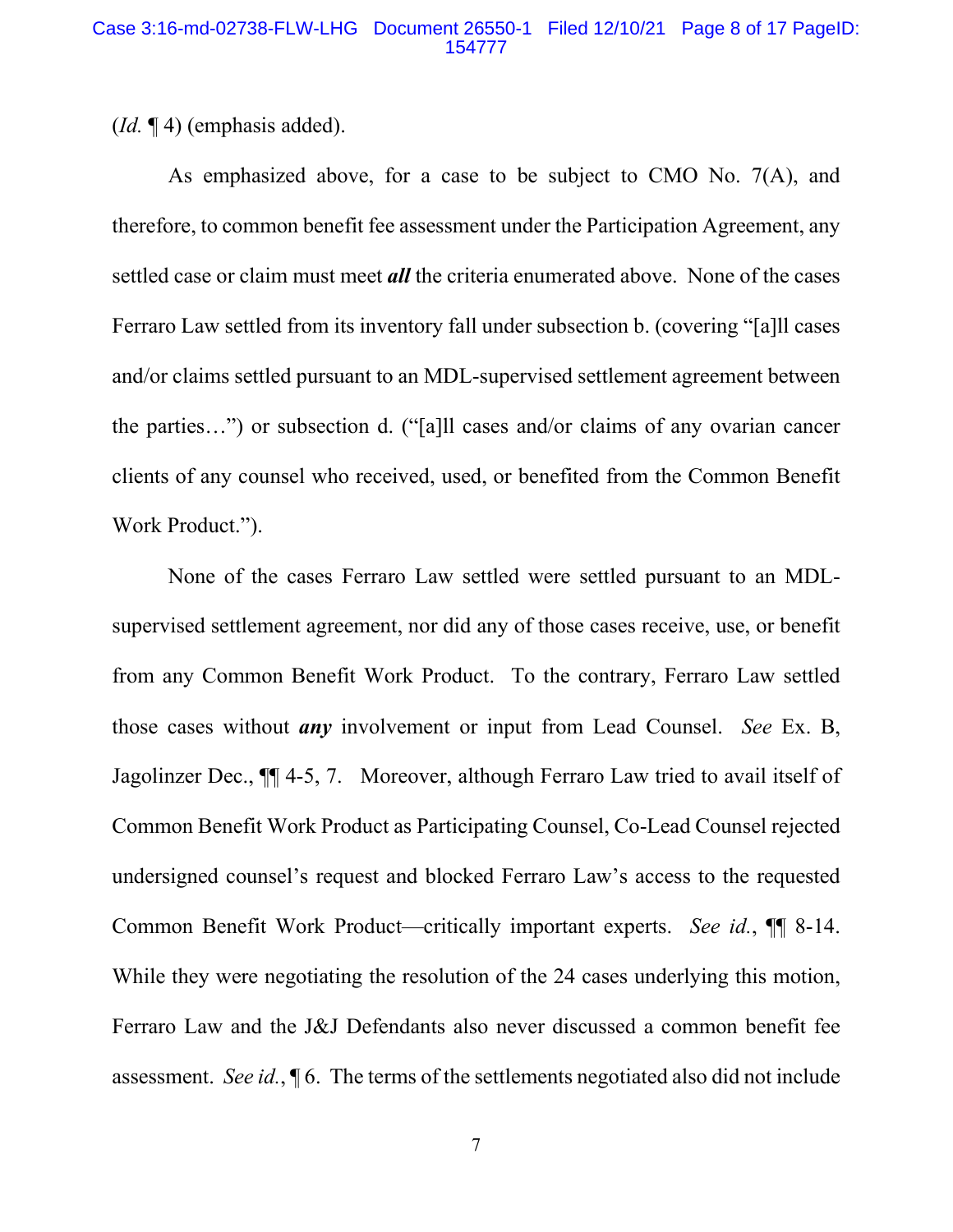any duties or obligations pertaining to the MDL or any pending state court actions (other than dismissal of any associated lawsuits). *See id.* In sum, no aspect of the settlements invoked CMO No. 7(A), including any common benefit fee assessment thereunder. The Court should therefore grant this motion and, in doing so, specifically find that the funds the J&J Defendants held back from those settlements are exempt from CMO No. 7(A) altogether.

## **B. FERRARO LAW DID NOT RECEIVE ANY COMMON BENEFIT WORK PRODUCT, AND THEREFORE, THE SETTLEMENTS IT REACHED SHOULD NOT BE SUBJECTED TO ANY COMMON BENEFIT FEE ASSESSMENT.**

Even if the cases Ferraro Law settled with the J&J Defendants did fall within the scope of CMO No. 7(A)—which they do not—none of the settlement proceeds should be deposited into the common benefit fund. Put simply, Co-Lead Counsel Ms. O'Dell breached the Participation Agreement when she disregarded Ferraro Law's status as Participating Counsel and unjustifiably blocked Ferraro Law's access to Common Benefit Work Product.

Ms. O'Dell did so despite the clear language of the Participation Agreement, which states in pertinent part that "[u]pon execution of this *Agreement*, *the PSC will provide Participating Counsel[] with access to the Common Benefit Work Product* defined in the Court's CMO 7 and 7(A)…including access to…as deemed appropriate by the PSC, expert witness work product." Ex. C,  $\P$  10 (emphasis added). Co-Lead Counsel breached the Participation Agreement when Ms. O'Dell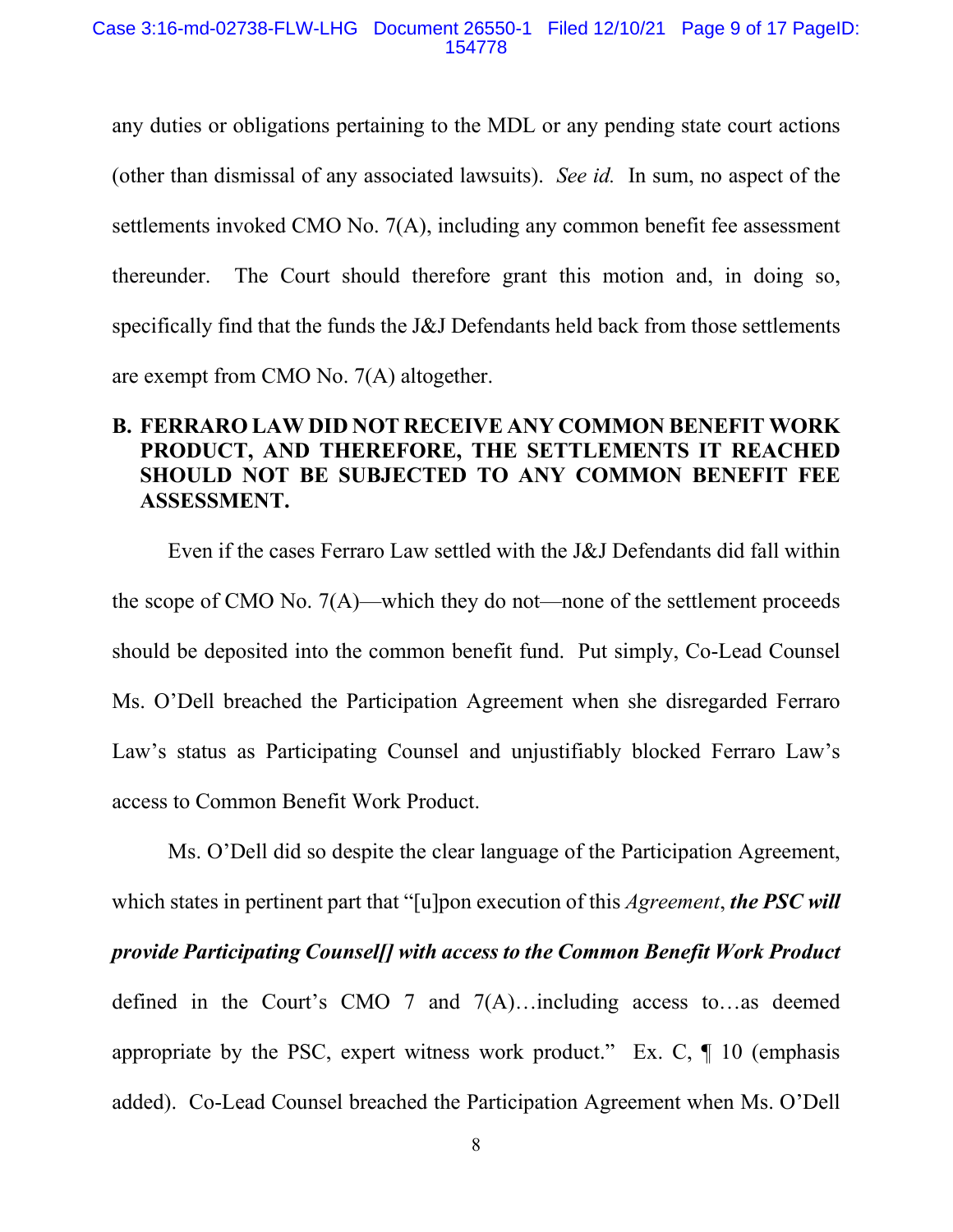#### Case 3:16-md-02738-FLW-LHG Document 26550-1 Filed 12/10/21 Page 10 of 17 PageID: 154779

refused to facilitate undersigned counsel's and Ferraro Law's access to two critical experts. Rather than act as a leader with the aim of facilitating the MDL to the benefit of all Plaintiffs, Ms. O'Dell indicated she would block Ferraro Law from accessing those experts if Ferraro Law sought to contact them independently. *See*  Ex. B, Jagolinzer Dec., ¶¶ 8-14.

In addition to being unreasonable and unjustified, Ms. O'Dell's conduct also runs counter to the principles supporting common benefit fee assessments in MDLs like this one. Common benefit fee assessments are generally based on the commonbenefit doctrine, which "rests on the perception that persons who obtain the benefit of a lawsuit without contributing to its cost are unjustly enriched at the successful litigant's expense." *In re Gen. Motors Ignition Switch Litig.*, 477 F. Supp. 3d 170, 179 (citing *Boeing Co. v. Van Gemert*, 444 U.S. 472, 478 (1980)). Here, Ferraro Law did not successfully negotiate settlements with the J&J Defendants after receiving any Common Benefit Work Product prepared at Lead Counsel's expense—quite the opposite. Throughout the course of its representations, Ferraro Law worked independently from Lead Counsel. *See* Ex. B, Jagolinzer Dec., ¶¶ 4-5, 7. On the one occasion when Ferraro Law sought to avail itself of the benefits of its status as Participating Counsel under the Participation Agreement, Co-Lead Counsel Ms. O'Dell unjustifiably shirked her obligation to work for the common benefit and denied Ferraro Law's request. *See id.*, ¶¶ 8-14.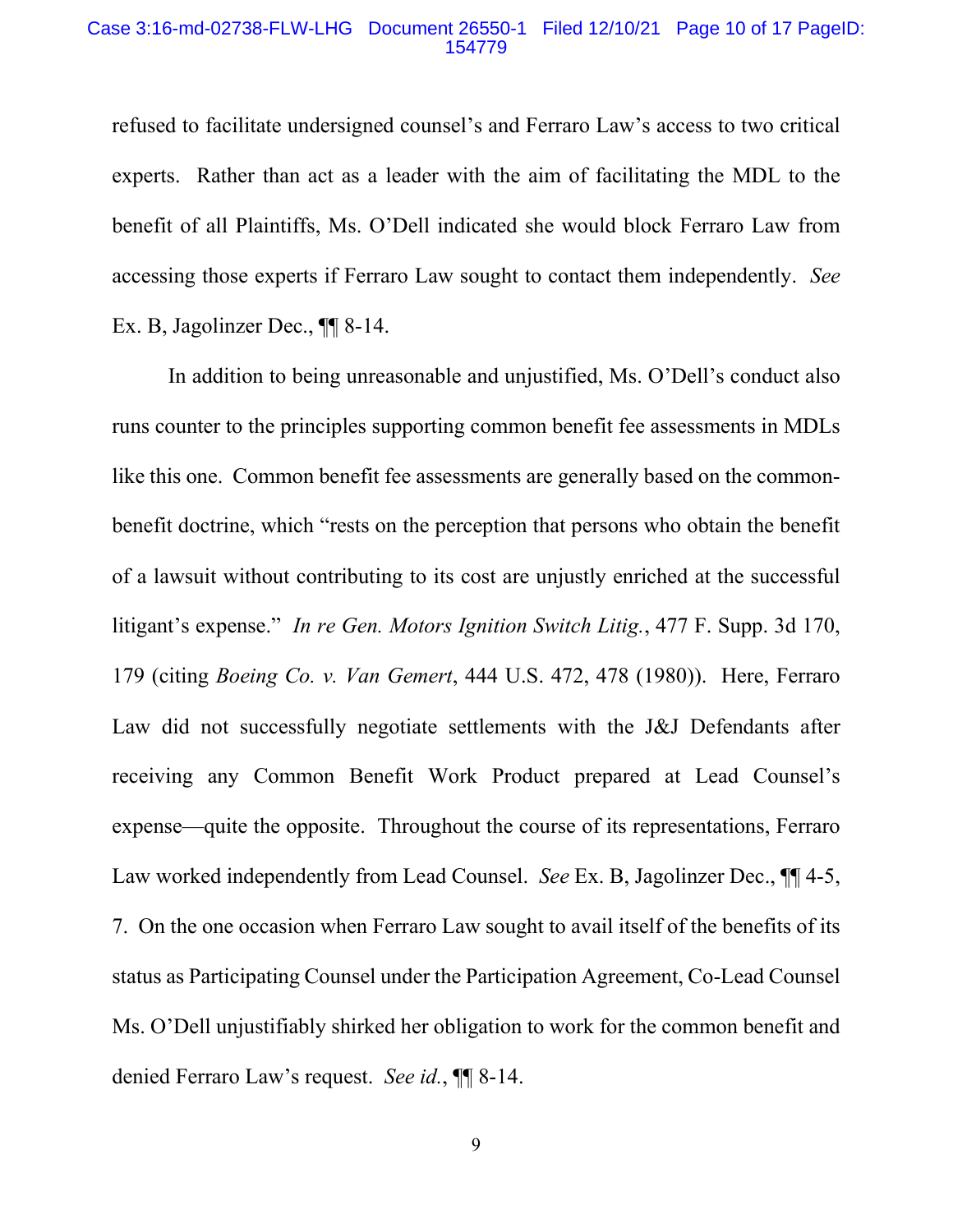## Case 3:16-md-02738-FLW-LHG Document 26550-1 Filed 12/10/21 Page 11 of 17 PageID: 154780

Ms. O'Dell's conduct was also not consistent with her role as Co-Lead Counsel in this MDL—a role for which she and Beasley Allen were selected with the expectation that they would work collaboratively with other Plaintiffs' counsel to conduct this litigation for the common benefit of all Plaintiffs. When Ms. O'Dell told undersigned counsel that she would not connect him and Ferraro Law with the requested experts, Ms. O'Dell did so completely unilaterally, without conferring with her Co-Lead Counsel. To the extent Ms. O'Dell now claims (after-the-fact) that she was concerned about Ferraro Law interacting with the experts, that claim lacks merit. $3$ Ms. O'Dell is (and was) aware that Ferraro Law has extensive experience navigating issues related to admitting the opinions of experts under Florida law. *See, e.g.*, *Castillo v. E.I. DuPont De NeMours & Co., Inc.*, 854 So.2d 1264 (Fla. 2003) (pertaining to admissibility of expert testimony in Florida courts under the *Frye* standard); *see also DeLisle v. Crane Co.*, 258 So.3d 1219 (Fla. 2018) (analyzing both the *Frye* and *Daubert* standards, and reaffirming the *Frye* standard as the standard governing expert admissibility under Florida law). As such, any concerns Ms. O'Dell may have had about Ferraro Law's ability to manage expert witness discovery in its cases against the J&J Defendants were unfounded.

<sup>&</sup>lt;sup>3</sup> When undersigned counsel and Lead Counsel met and conferred before Ferraro Law filed this Motion, Ms. O'Dell offered unfounded and weak *post hoc* rationalizations for her unilateral refusal to provide access to one expert, Dr. Ghassan Saed. Ms. O'Dell did not attempt to justify her actions with respect to Laura Plunkett (the other expert Ferraro Law sought access to).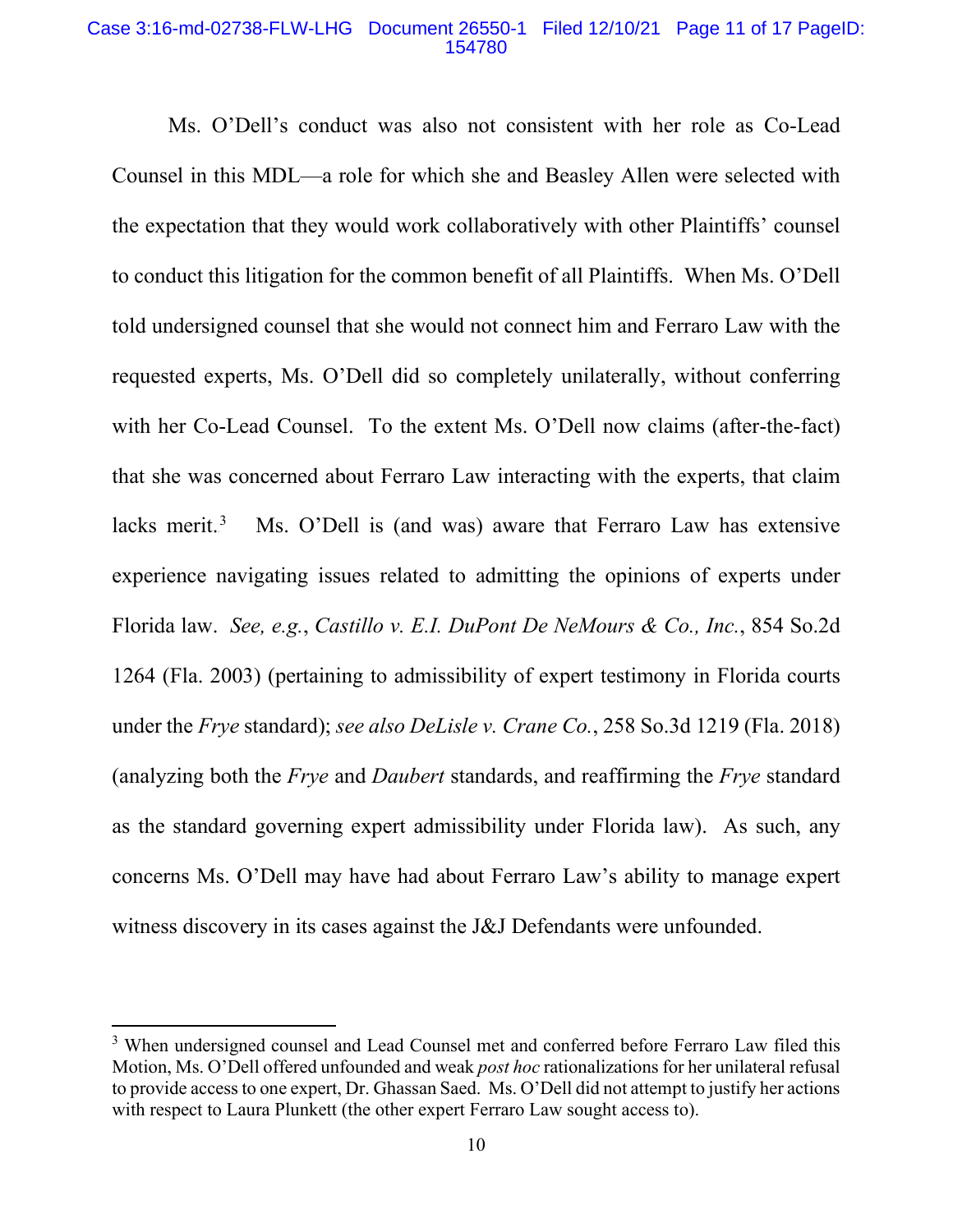#### Case 3:16-md-02738-FLW-LHG Document 26550-1 Filed 12/10/21 Page 12 of 17 PageID: 154781

Even giving the concerns Ms. O'Dell may have had credence, Ms. O'Dell could have taken any number of actions in her leadership capacity short of completely denying Ferraro Law access to the experts. For example, Ms. O'Dell could have asked that she or her Co-Lead Counsel join any conferences Ferraro Law scheduled with each expert. Ms. O'Dell also could have requested that she or her Co-Lead Counsel be involved with the preparation of either expert witness for deposition as part of discovery in Ferraro Law's cases (to the extent Ferraro Law may have sought to disclose them as testifying experts). Ferraro Law would have obliged either of those requests, and certainly would have been open to collaborating with Ms. O'Dell and other Lead Counsel to the common benefit of its clients and all Plaintiffs with claims against the J&J Defendants.

However, Ms. O'Dell never considered, let alone offered, any such collaborative alternatives. Instead, Ms. O'Dell immediately and unequivocally denied Ferraro Law access to the requested experts altogether. Any justification Ms. O'Dell may now offer for her conduct is of no moment. Regardless of how it is characterized, Ms. O'Dell's refusal to act in her capacity as Co-Lead Counsel to facilitate Ferraro Law's representation of its clients was not becoming of a leader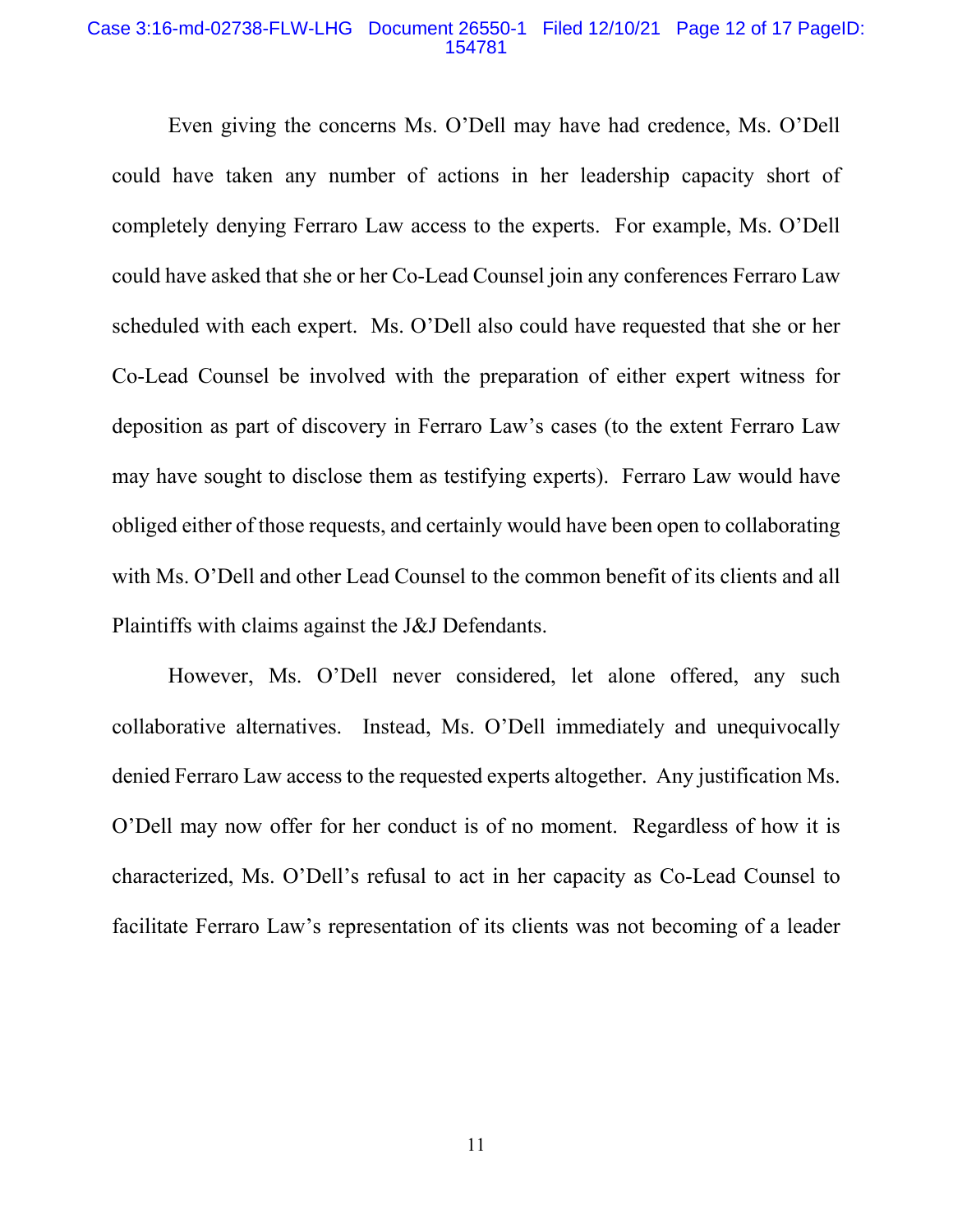## Case 3:16-md-02738-FLW-LHG Document 26550-1 Filed 12/10/21 Page 13 of 17 PageID: 154782

seeking a share of all amounts other counsel recover as compensation for her work in this MDL. $^{4}$ 

The common-benefit doctrine is generally employed to prevent "free-riders" and to incentivize attorneys to serve as lead counsel in complex MDLs. Requiring any portion of Ferraro Law's clients' hard-earned recoveries to be added to the common benefit fund for a potential future award to Lead Counsel under these circumstances would serve only to allow Lead Counsel to potentially "free-ride" on Ferraro Law's efforts. As Ms. O'Dell's colleagues at Beasley Allen argued in a recent filing in the *In Re Roundup Products Liability Litigation*, counsel like Ferraro Law are not unjustly enriched at Lead Counsel's expense where they "have prosecuted their own cases, without the assistance of MDL Leadership, through the development of experts and discovery and incurring their own risks and expenses." *See* Opposition to Plaintiffs' Co-Lead Counsel's Motion to Supplement Pre-Trial Order 12: Common Benefit Fund Order to Establish an 8% Hold-back Percentage, filed Feb. 4, 2021, at pp. 3-4, attached hereto as **Exhibit D.**

Like Beasley Allen in the pending Roundup MDL, Ferraro Law has received no assistance or support from Lead Counsel in the prosecution of its cases to-date against the J&J Defendants, and therefore, Ferraro Law's clients should not be

<sup>4</sup> Whether common benefit fee assessments should be held back from other Plaintiffs' counsels' attorneys' fees in this MDL is a matter Ferraro Law leaves to those counsel to argue.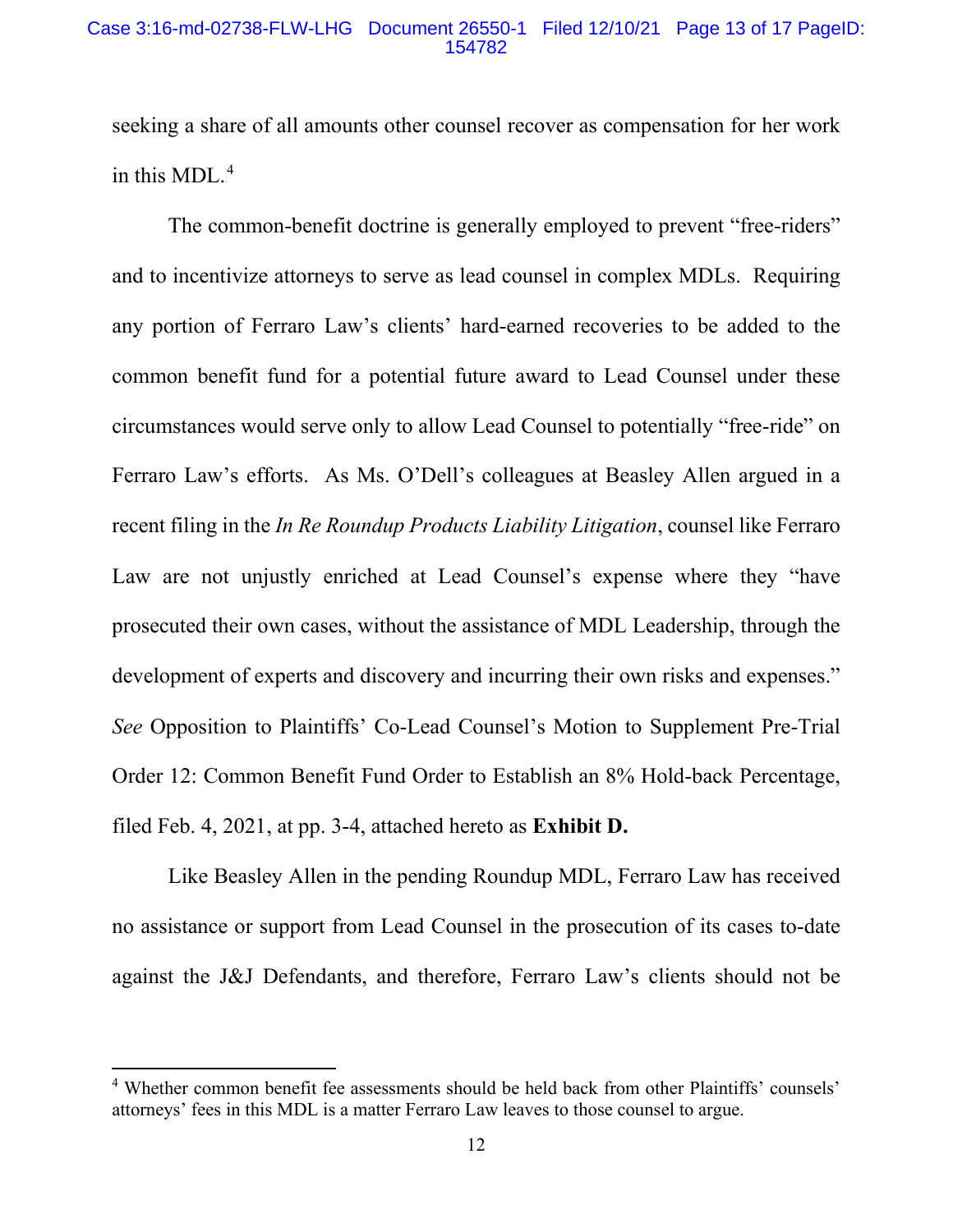required to contribute any portion of their recoveries to the common benefit fund. The Court should not countenance Lead Counsel's unacceptable and un-cooperative behavior toward Ferraro Law, and instead, should grant this Motion and enter an Order exempting Ferraro Law's clients' recoveries (obtained to-date and in the future) from any common benefit fee assessment.

## **C. IN THE ALTERNATIVE, THE COURT SHOULD COMPEL THE J&J DEFENDANTS TO WITHHOLD 8%, RATHER THAN 12%, OF THE SETTLEMENT PROCEEDS AS THE COMMON BENEFIT FEE**  ASSESSMENT.<sup>5</sup>

To the extent the Court determines that the settlements Ferraro Law negotiated with the J&J Defendants should be subject to assessment pursuant to CMO No. 7(A) and the Participation Agreement, the Court should nevertheless compel the J&J Defendants to withhold only 8% of those proceeds, rather than the 12% the J&J Defendants have withheld to date. Under the Participation Agreement, Ferraro Law qualifies for the "Early Participation" assessment amount. The Participation Agreement Ferraro Law executed defines "Early Participation" as requiring "the [executing] attorney [to] enter into th[e] [*Participation] Agreement* within 45 days of the time of the entry of CMO 7(A) or if no case is already pending in the MDL at the time of the entry of CMO 7(A), within 45 days of the first case of the attorney

 $<sup>5</sup>$  This argument is submitted without prejudice to Ferraro Law's right to oppose any future motion</sup> for attorneys' fees Lead Counsel may file in this MDL. Ferraro Law reserves argument on the issue of whether Lead Counsel (including Ms. O'Dell and Beasley Allen) should receive any portion of the common benefit fund as compensation for their work in this MDL for a later date.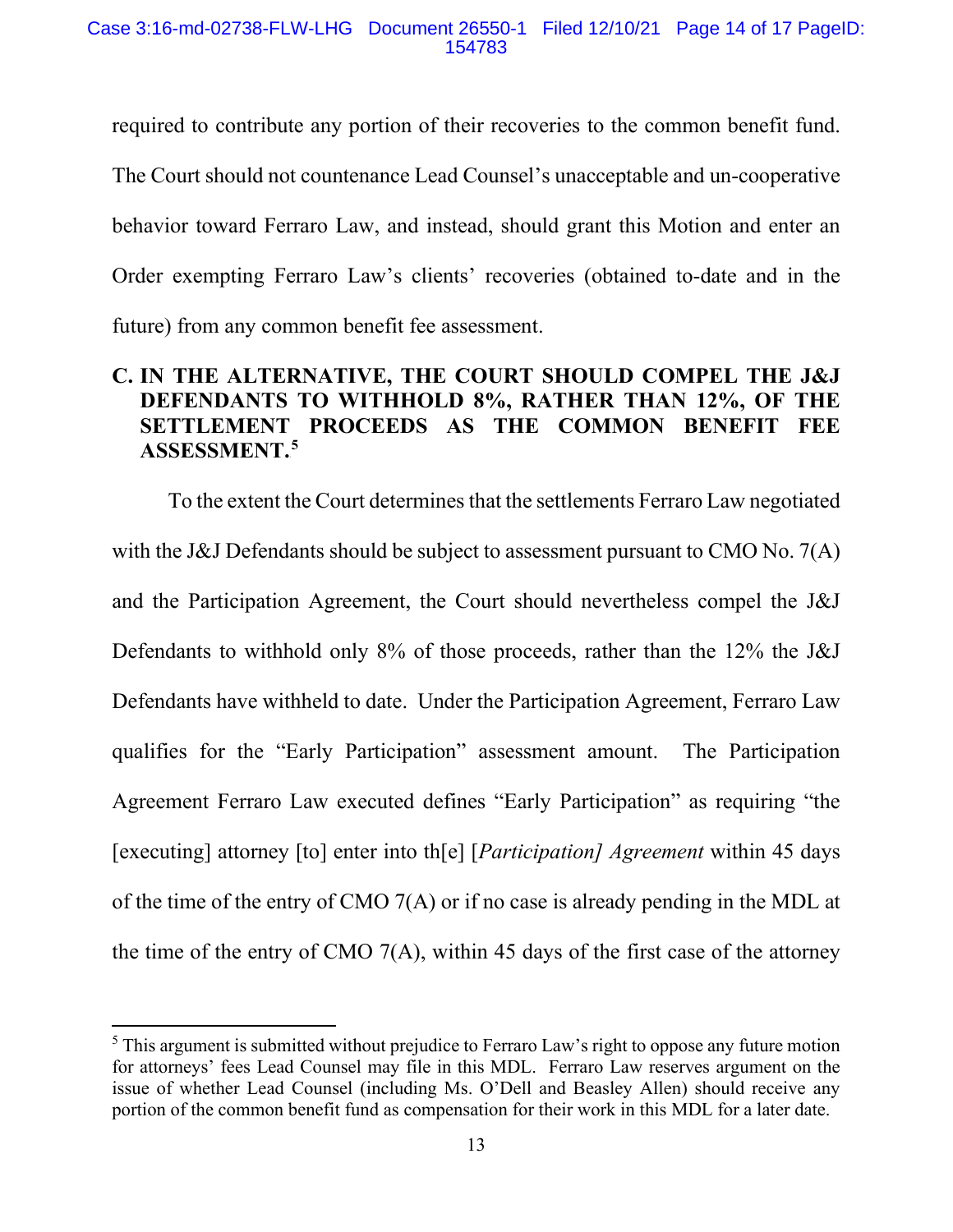#### Case 3:16-md-02738-FLW-LHG Document 26550-1 Filed 12/10/21 Page 15 of 17 PageID: 154784

being docketed in the MDL or any other jurisdiction." *See* Participation Agreement, Ex. C, Section B, ¶ 6. The Participation Agreement goes on to define the "Early Participation assessment" as "8% (6% for fees and 2% for expenses) of the Gross Monetary Recovery." *Id.* CMO No. 7(A) was entered on September 17, 2020. In turn, Ferraro Law executed its Participation Agreement on or about September 21, 2020, well within 45 days of the entry of CMO No. 7(A). As such, any common benefit fee assessment applied to the settlements Ferraro Law negotiated with the J&J Defendants should be limited to a total of 8%, not 12%, of those settlement amounts.

In yet another example of Lead Counsel's disregard for their obligations under CMO No. 7(A) and the Participation Agreement, Lead Counsel has yet to respond to the J&J Defendants' counsel regarding whether the J&J Defendants must withhold any funds from the proceeds of its settlements with Ferraro Law's clients, and if so, what percentage of those proceeds the J&J Defendants should withhold. *See* CMO No. 7(A), ¶ 29. Relatedly, Ferraro Law understands that because of the stay entered in connection with *In re: LTL Management LLC*, Case No. 21-30589, pending in the U.S. Bankruptcy Court for the District of New Jersey, the J&J Defendants may currently be unable to fund the remaining settlement amounts owed to Ferraro Law and its clients. Ferraro Law attempted to resolve this dispute with Lead Counsel before the bankruptcy stay was imposed, and while doing so, made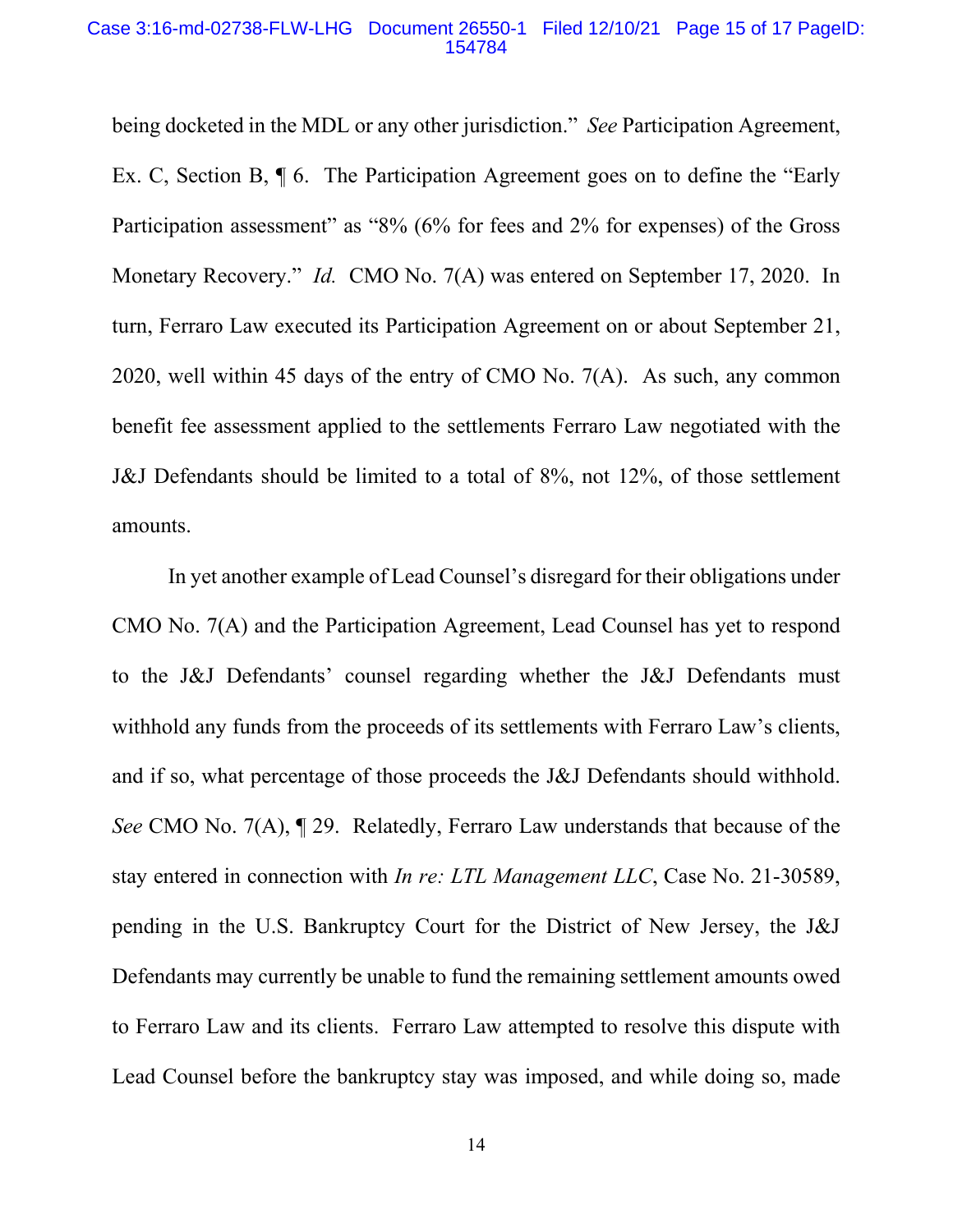### Case 3:16-md-02738-FLW-LHG Document 26550-1 Filed 12/10/21 Page 16 of 17 PageID: 154785

clear it sought a resolution before the imposition of the bankruptcy stay. Co-Lead Counsel Ms. O'Dell's failure to respond to requests regarding the rate of hold-back, coupled with the other unacceptable behavior described herein, has further prejudiced Ferraro Law and its clients because now it is unclear when—if ever their settlements will be fully funded. This conduct, too, is not what is expected of lead counsel in an MDL. As a potential remedy, Ferraro Law respectfully requests that the Court consider whether Beasley Allen should be responsible for remitting the additional 4% of the settlement proceeds the J&J Defendants held back in light of the pending bankruptcy stay. That issue notwithstanding, should the Court otherwise decide the settlements Ferraro Law negotiated with the J&J Defendants should be subject to a common benefit fee assessment, Ferraro Law respectfully requests that the Court order the J&J Defendants to hold back 8%, rather than 12%, of those proceeds.

## **CONCLUSION**

WHEREFORE, Ferraro Law respectfully requests that the Court grant its motion and enter an Order: (1) exempting its clients' settlements and recoveries todate and in the future from any common benefit fee assessment under CMO No. 7(A) and the Participation Agreement; or, alternatively; (2) limiting any such common benefit fee assessment to 8% of the Gross Monetary Recovery, rather than